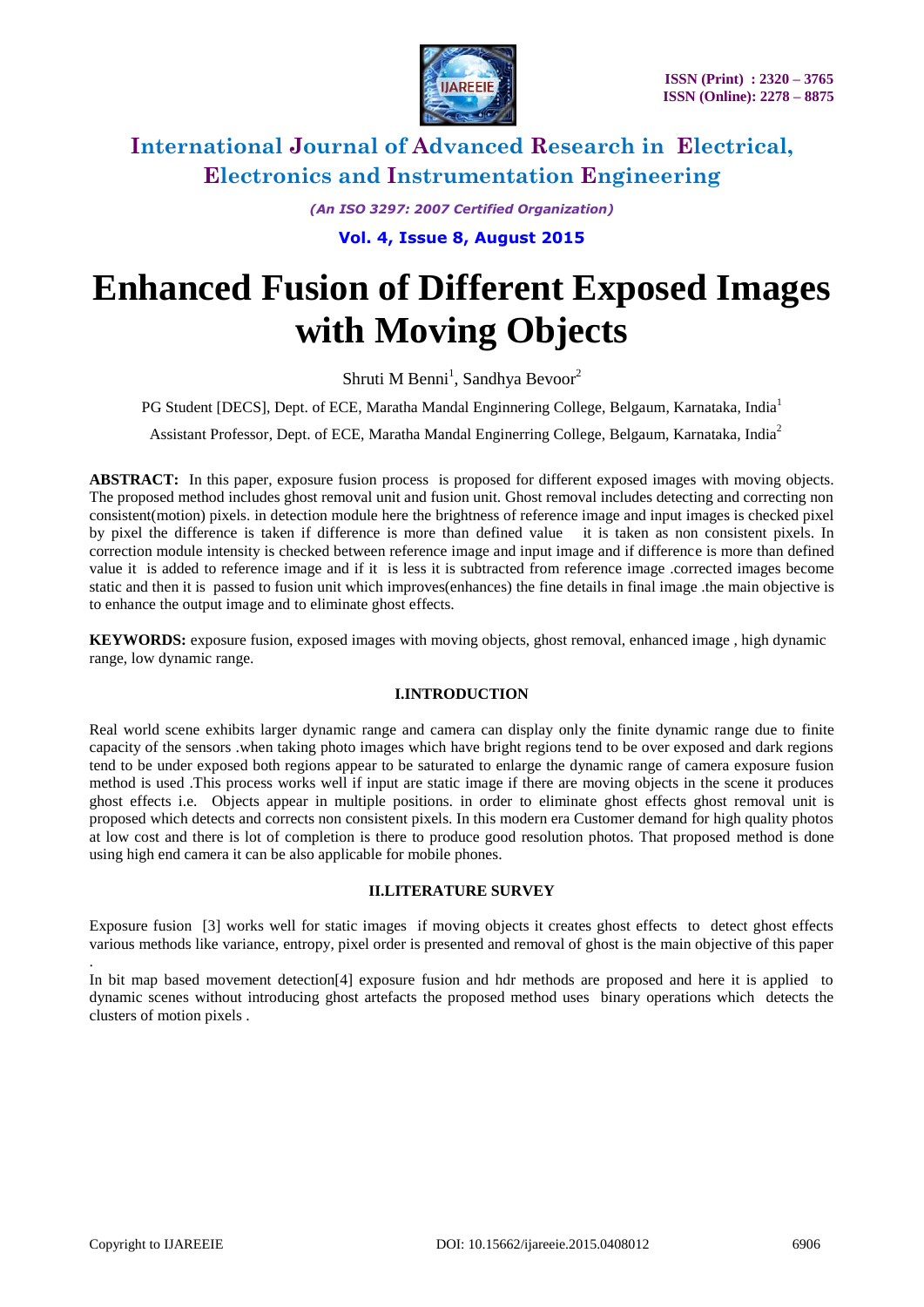

*(An ISO 3297: 2007 Certified Organization)*

### **Vol. 4, Issue 8, August 2015**

### **III.EXPOSURE FUSION**

Exposure fusion includes ghost removal unit and exposure fusion unit.



Figure 1 Block diagram of exposure fusion system

Working of exposure fusion is given below:

1)Input images are captured or recorded by adjusting different shutter speed keeping aperture and iso[1] constant and stored in directory .

images obtained are under exposed ,medium exposed and over exposed.

Over exposed images has loss of brightness details (bright areas) and bright areas appear to be washed out .

Under exposed images has loss of dark details and those areas appear indistinguishable from black.

2) input images are transformed from rgb to gray scale gray scale[5] which has brightness information .conversion is done to achieve compression and reduce bandwidth required.

3)ghost removal unit

detecting non consistent pixels

here reference image taken is medium exposed image or middle image choosing reference image is very significant .some defined value is taken (threshold).input images are compared with reference image .difference is taken between input image and reference image pixel by pixel .difference value is larger than the defined value it is non consistent else it is consistent .

correcting non consistent pixels.

Difference value taken between reference and image input image pixel by pixel. if the value obtained is more it is added to reference image if it is less it is subtracted from the reference image .and we get corrected image .

#### 4) Fusion unit:

#### **Estimation of intensity of three input images**

Corrected images gray scales are saved in coarse and fine scale and estimation of intensity is done[6]. **Normalization of intensity of three input images. (Contrast stretching).**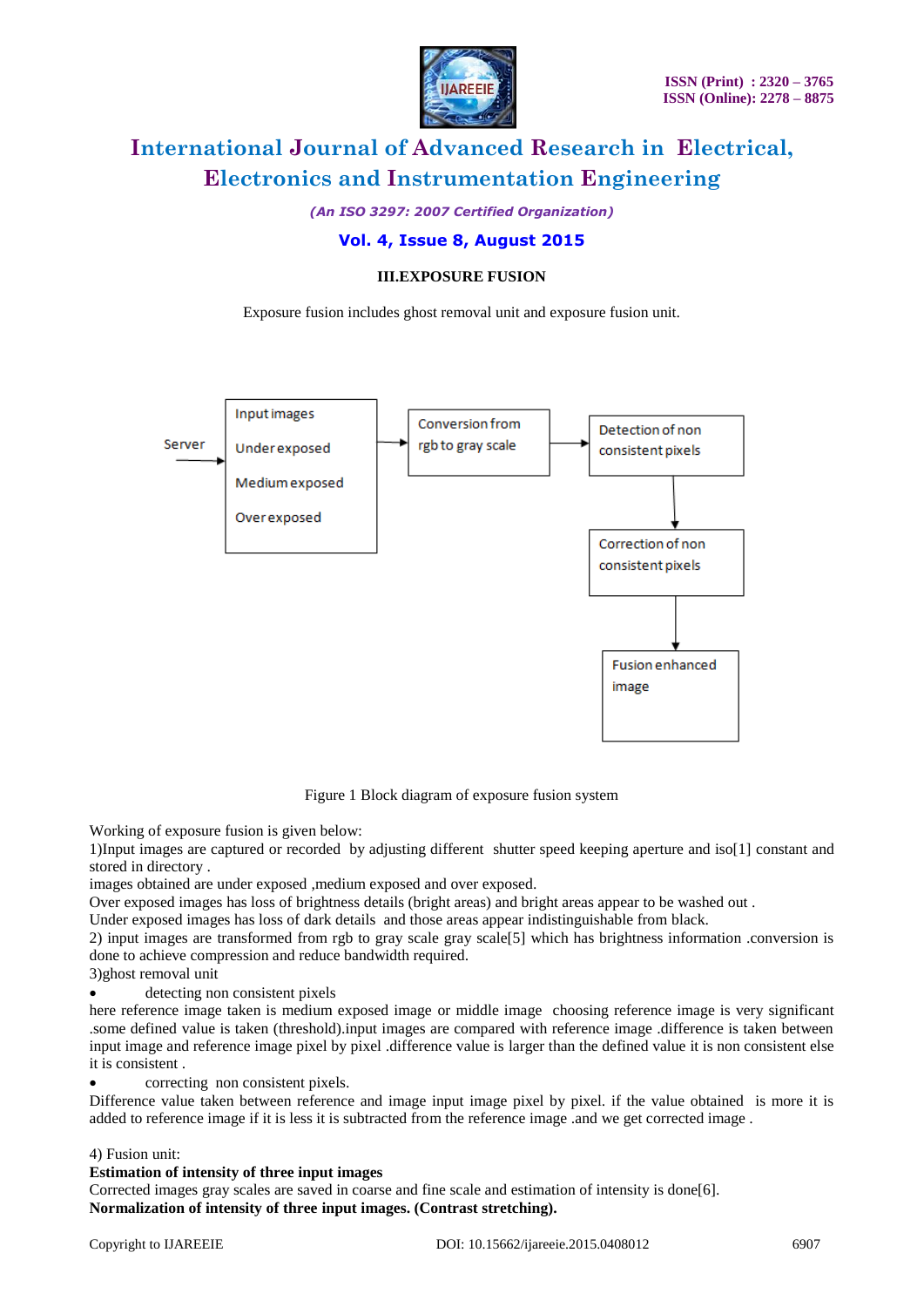

*(An ISO 3297: 2007 Certified Organization)*

### **Vol. 4, Issue 8, August 2015**

It is one of the enhancement procedures to upgrade the contrast by spreading the range of pixel values to given specified range. for coarse and fine scale for three input images it is normalized [7].

Gamma correction

It upgrades the brightness of the images.

Contrast enhancement

Gamma corrected output is subtracted for normalized output the differences obtained is contrast enhancement[8]. over all contrast of the image is improves and brighter and darker part of the image can be identified. Final coarse scale and final fine scale is obtained and merged together to give final image it is converted back to rgb image.

#### **IV. RESULTS**



Original 1 is under exposed image ,Original 2 is medium exposed image,Original3 is over exposed images .images are captured under varying exposure time and stored in dataset.



Rgb images converted to grayscale.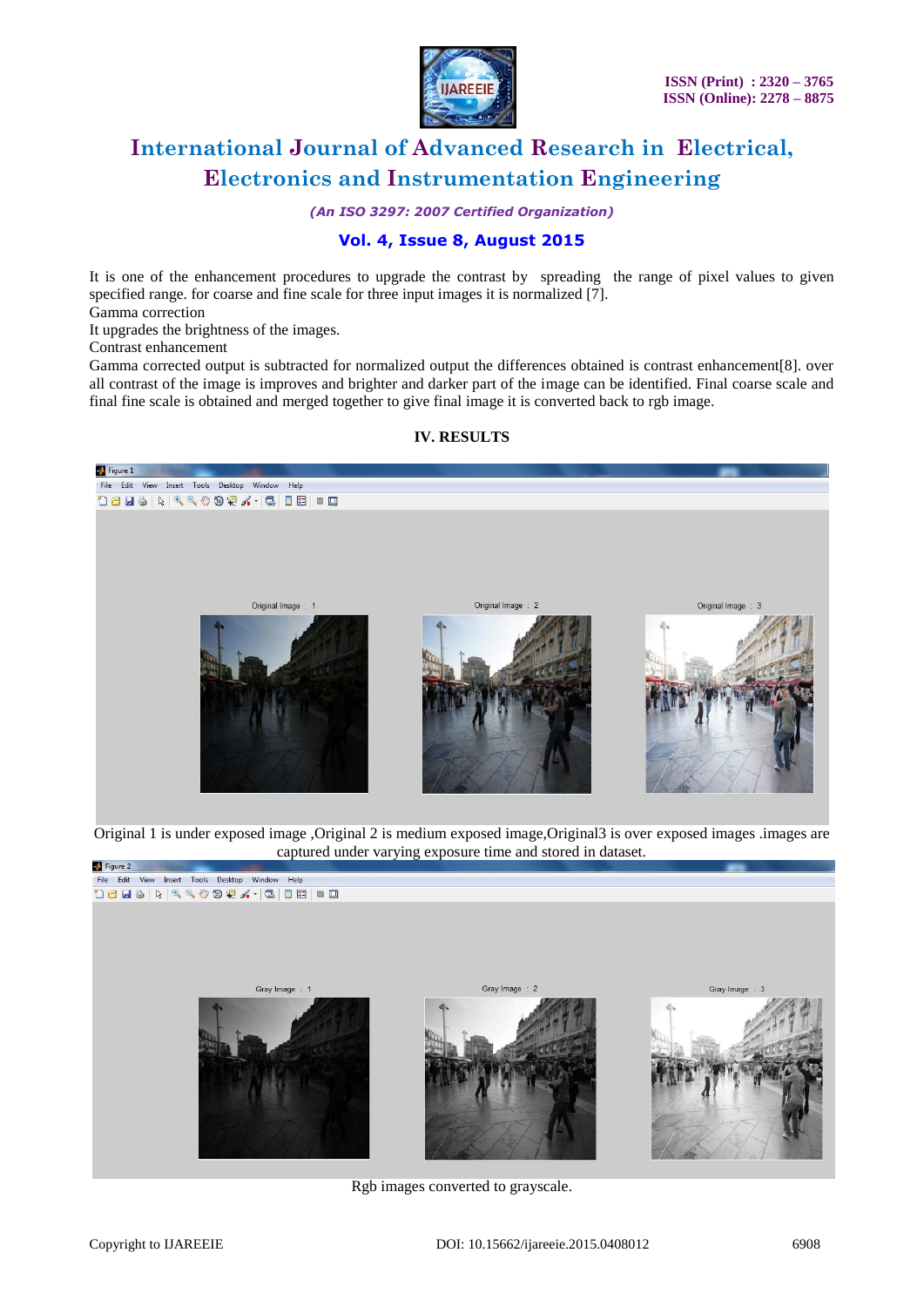

*(An ISO 3297: 2007 Certified Organization)*

**Vol. 4, Issue 8, August 2015**



Fused image .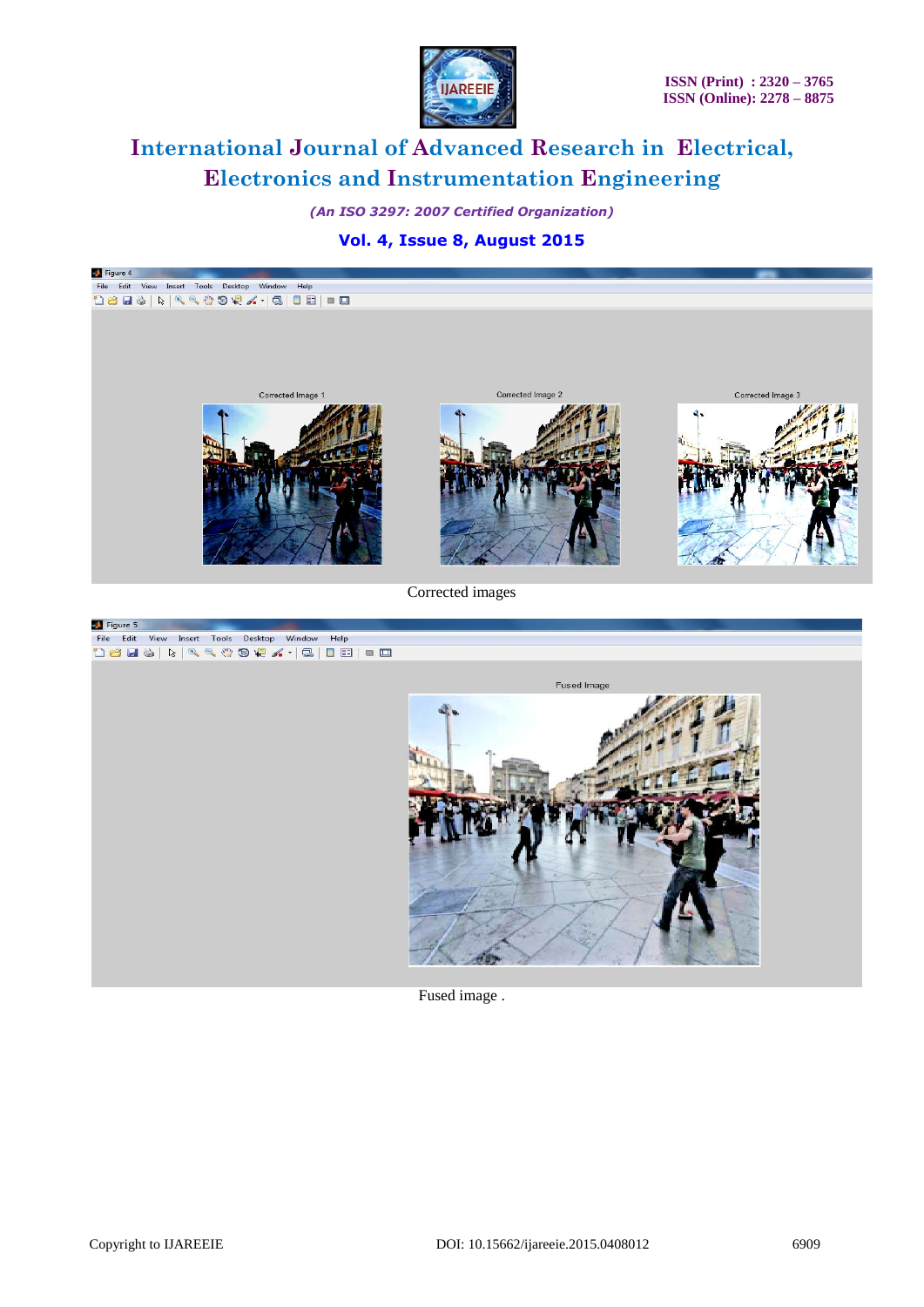

*(An ISO 3297: 2007 Certified Organization)*

### **Vol. 4, Issue 8, August 2015**



Comparison of reference with fused image



Histogram of reference and fused image